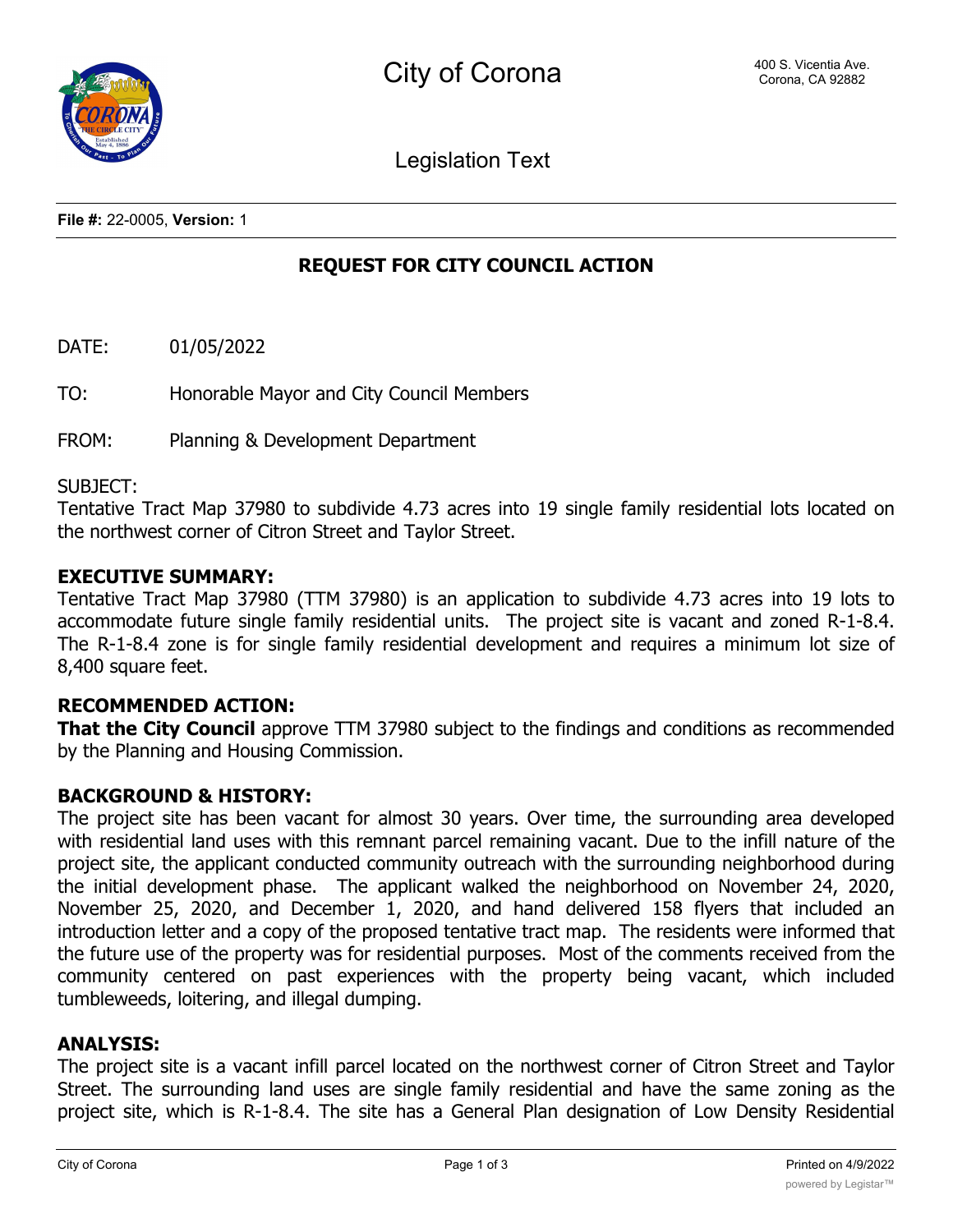(LDR), which allows a residential density of 3 to 6 dwelling units per acre (du/ac). As proposed by TTM 37980, the 19 lots created on the 4.73 acres results in a density of 4.02 du/ac, which is consistent with the density range allowed by the General Plan.

The R-1-8.4 zone requires the following minimum standards for the creation of new single-family lots.

Lot Area: 8,400 square feet Lot Width: 70 feet, with an average of 75 feet Lot Depth: 100 feet

The lots proposed by TTM 37980 comply with the development standards of the zone.

#### Access and Public Improvements

TTM 37980 is designed to have lots facing Taylor Street and Citron Street. These lots are consistent with the current orientation of the adjacent lots in the surrounding, existing neighborhood. These lots will have driveway access on Taylor Street and Citron Street. Two new internal streets are proposed within the development and are an extension of Lorraine Drive and Susanne Street, which currently dead-end at the project site from the north and west, respectively. Both streets were designed to provide a future connection through the project site. The lots facing these streets will have driveway access that is consistent with the design of the other residential properties in the adjacent neighborhood.

The missing public improvements along the streets adjacent to the project site, such as missing roadway, curbs, gutters, landscaped parkways, and sidewalks will be constructed at the time of development of the project site and are required as a condition of approval to be guaranteed prior to the recordation of the map. Lorraine Drive and Susanne Street are required to have an overall rightof-way width of 60 feet, Taylor Street is required to have an overall right-of way width of 68 feet and Citron Street is required to have an overall right-of-away width of 64 feet.

#### General Plan Consistency

TTM 37980 does not exceed the maximum density allowed by the General Plan for the LDR designation, which allows up to 6 du/ac. The project will have a density of 4.02 du/ac. Additionally, the subdivision is consistent with General Plan Policy LU-8.1 because it will facilitate the development of an infill site that is consistent with the zoning of the property and the surrounding neighborhood.

## **FINANCIAL IMPACT:**

The applicant paid the application processing fees of \$9,891.00 to cover the cost of the Tentative Tract Map.

#### **ENVIRONMENTAL ANALYSIS:**

Per Section 15332 of the State Guidelines for implementing the California Environmental Quality Act (CEQA) and Section 3.22 of the City's Local CEQA Guidelines, a Notice of Exemption has been prepared for the project because the project qualifies as a Class 32 (In-Fill Development Projects) categorical exemption. The project is: a) consistent with the site's General Plan designation and